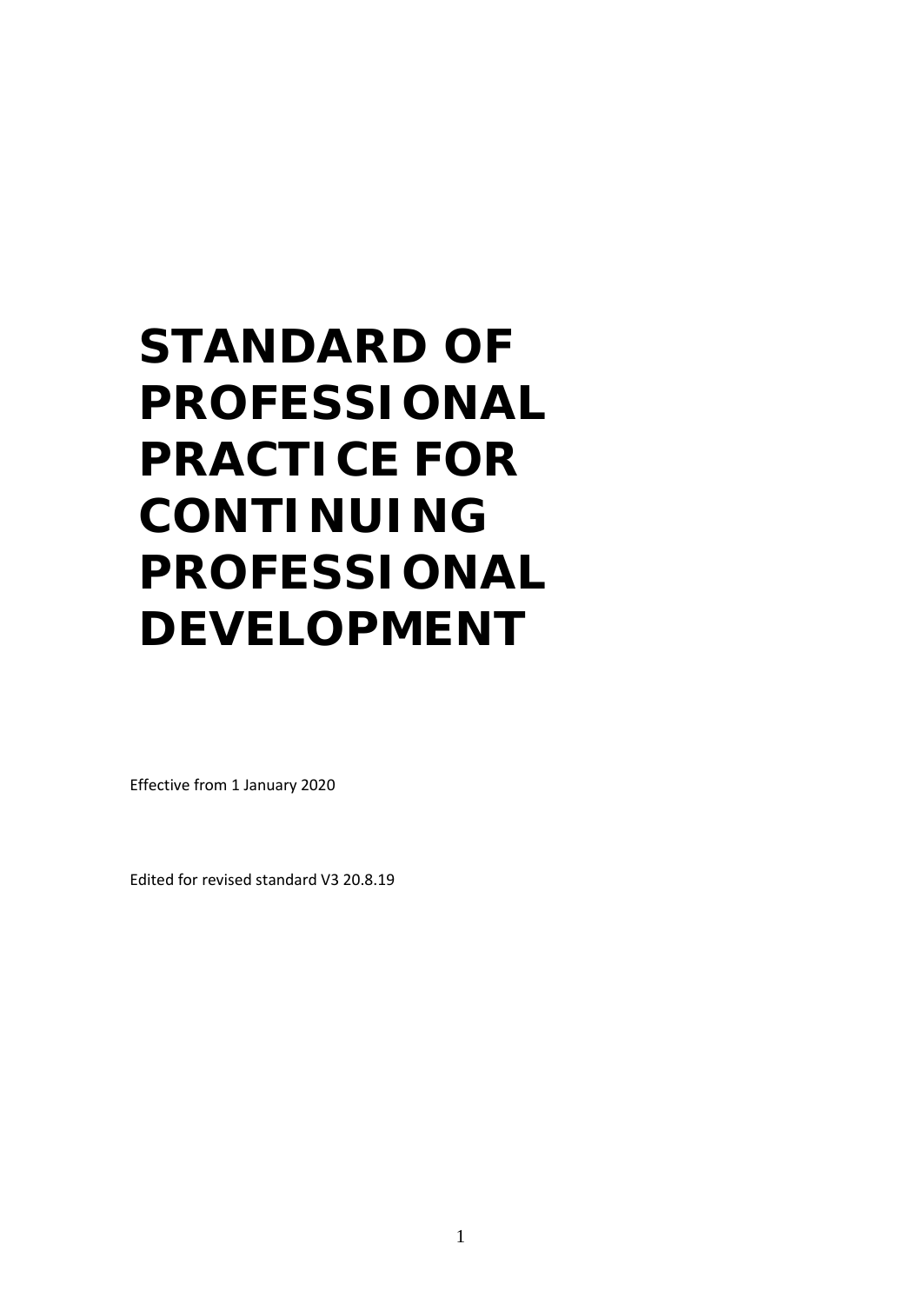## Index

Foreword

- Introduction
- The public interest
- Overall objectives
- Key principles
- Application of the Standard
- Accreditation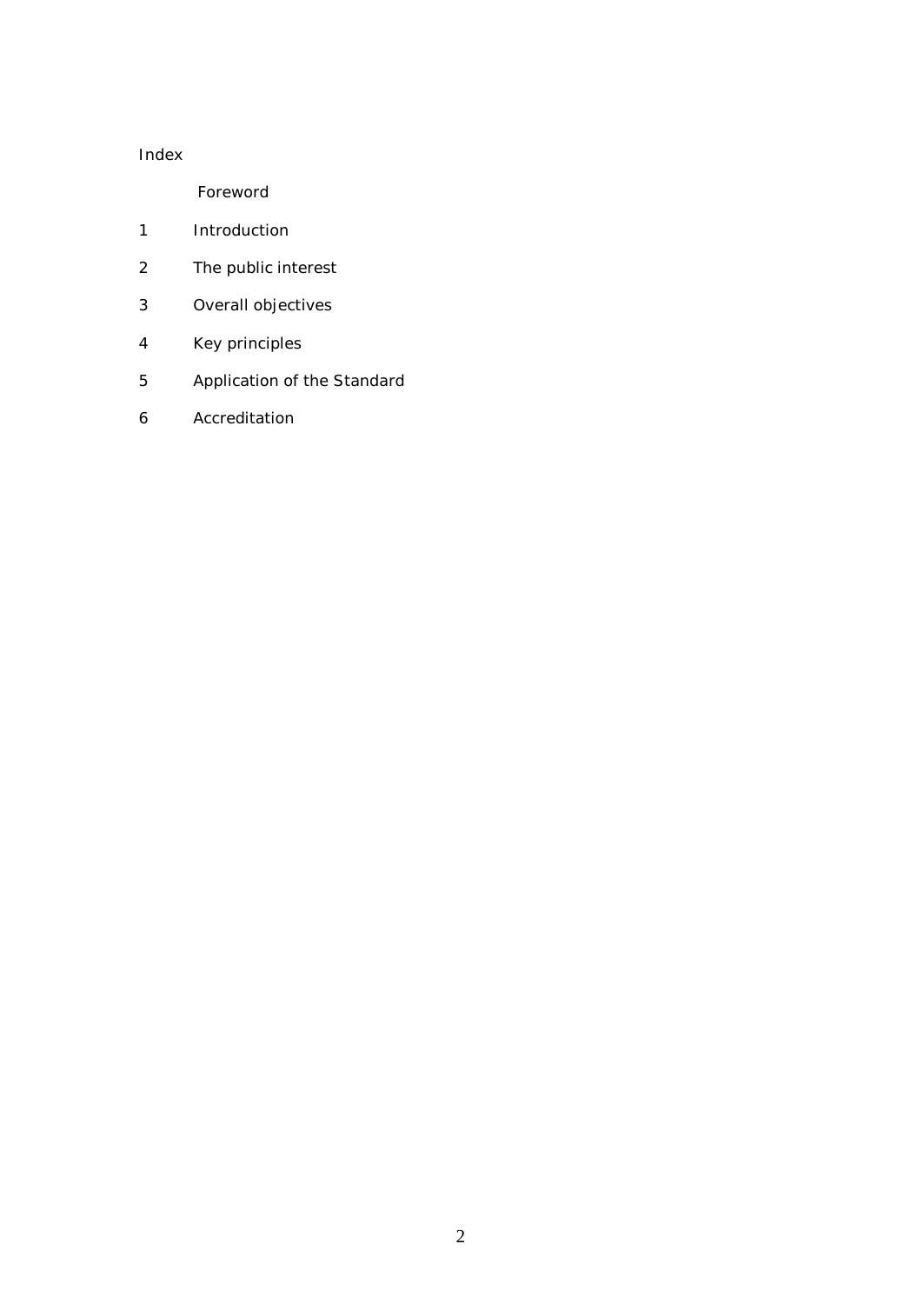#### **FOREWORD**

The International Federation of Accountants (IFAC) has continued to develop and enhance worldwide standards for the accountancy profession. IFAC's International Education Standard (IES) 7 forms the basis for this Standard of Professional Practice (SoPP) for Continuing Professional Development (CPD). This SoPP comes into effect from January 2020.

CIPFA, as a member of IFAC, is committed to supporting the Federation's broad objectives and achieves this in relation to CPD by:

- a. Developing its CPD policy in response to members' feedback and also in line with recommendations from IFAC, and
- b. Producing Standards of Professional Practice (SoPPs) for the guidance of its members.

In recognition of the importance of such standards, CIPFA requires all members to comply with each SoPP that regulates an area of their work.

**This standard constitutes one of CIPFA's SoPPs and is one of the Institute's guides to conduct principles or rules with which members are required to comply. Failure to comply may be a ground for disciplinary action under the Institute's Bye-Laws.** 

#### **1 INTRODUCTION**

- 1.1 A profession is distinguished by certain characteristics including:
	- a. Mastery of a particular intellectual skill, acquired by training and education;
	- b. Acceptance of duties to society as a whole, to employers and to clients;
	- c. Establishment of and adherence to a common code of professional ethics and technical standards;
	- d. An outlook which is essentially objective;
	- e. Provision of services to high standards of conduct and performance.
- 1.2 This SoPP sets standards of conduct for Institute members with respect to CPD, covering the fundamental principles to be observed by members in order to achieve common professional objectives.
- 1.3 The specialised knowledge and skills, the training and experience required to be proficient professional accountants, and the nature of the services they provide can make it difficult for those who depend on them to assess the quality and standards of the professional services they receive.
- 1.4 It is therefore essential in the interests of the public and of members themselves that the standards for CPD expected of members should be clearly stated and that they are understood by all concerned.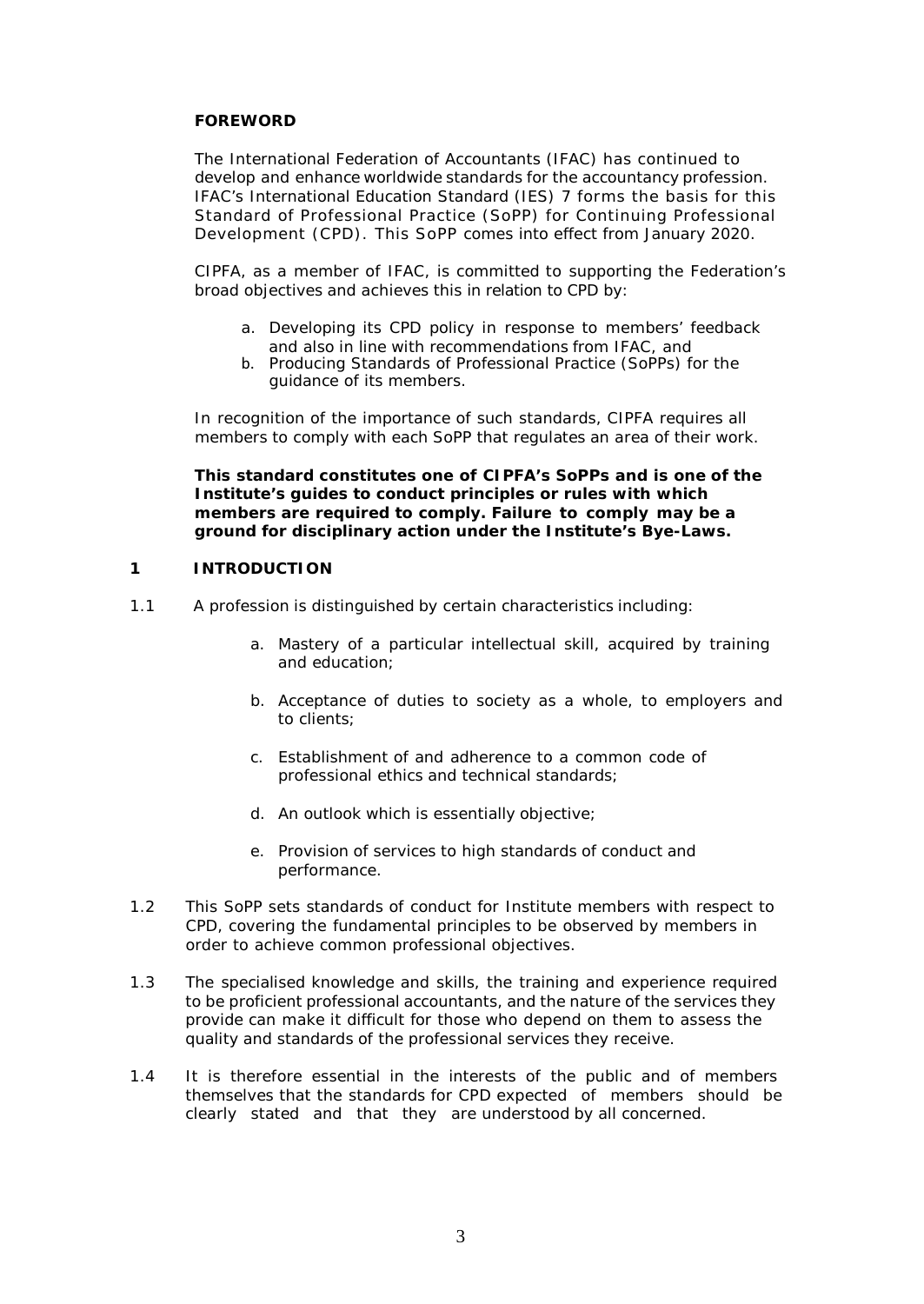#### **2 THE PUBLIC INTEREST**

- 2.1 Finance is central to many activities in business and public life. The integrity of the finance function, in its widest sense, is essential if business and government is to operate properly. That integrity is largely in the hands of the accountancy profession and the individuals who practice the profession.
- 2.2 The accountancy profession's public includes taxpayers, direct clients, employers, employees, governments, investors, debtors and creditors and those within the business and public service communities who rely on the independence and integrity of financial information for:
	- a. supporting loans and capital investment;
	- b. ensuring efficient and effective use of resources;
	- c. demonstrating sound internal control within

organisations;

d. establishing confidence and fair application within the

tax system;

- e. assisting in sound management decision making;
- f. ensuring strategic direction and fulfilment of

organisational policy; and

g. demonstrating accountability.

The need to maintain the collective wellbeing of the community of people and institutions served by the accountant imposes a responsibility on the accountancy profession and gives the accountant an important role and position in society.

2.3 Members can remain in this privileged position, of continuing to provide the public with their unique services and being held in high regard, only if they are seen to be regulated and can demonstrate that their services are provided to high levels of performance, in accordance with ethical, technical and professional standards designed to maintain public confidence that the accountancy profession will always act in the public interest and not in its own.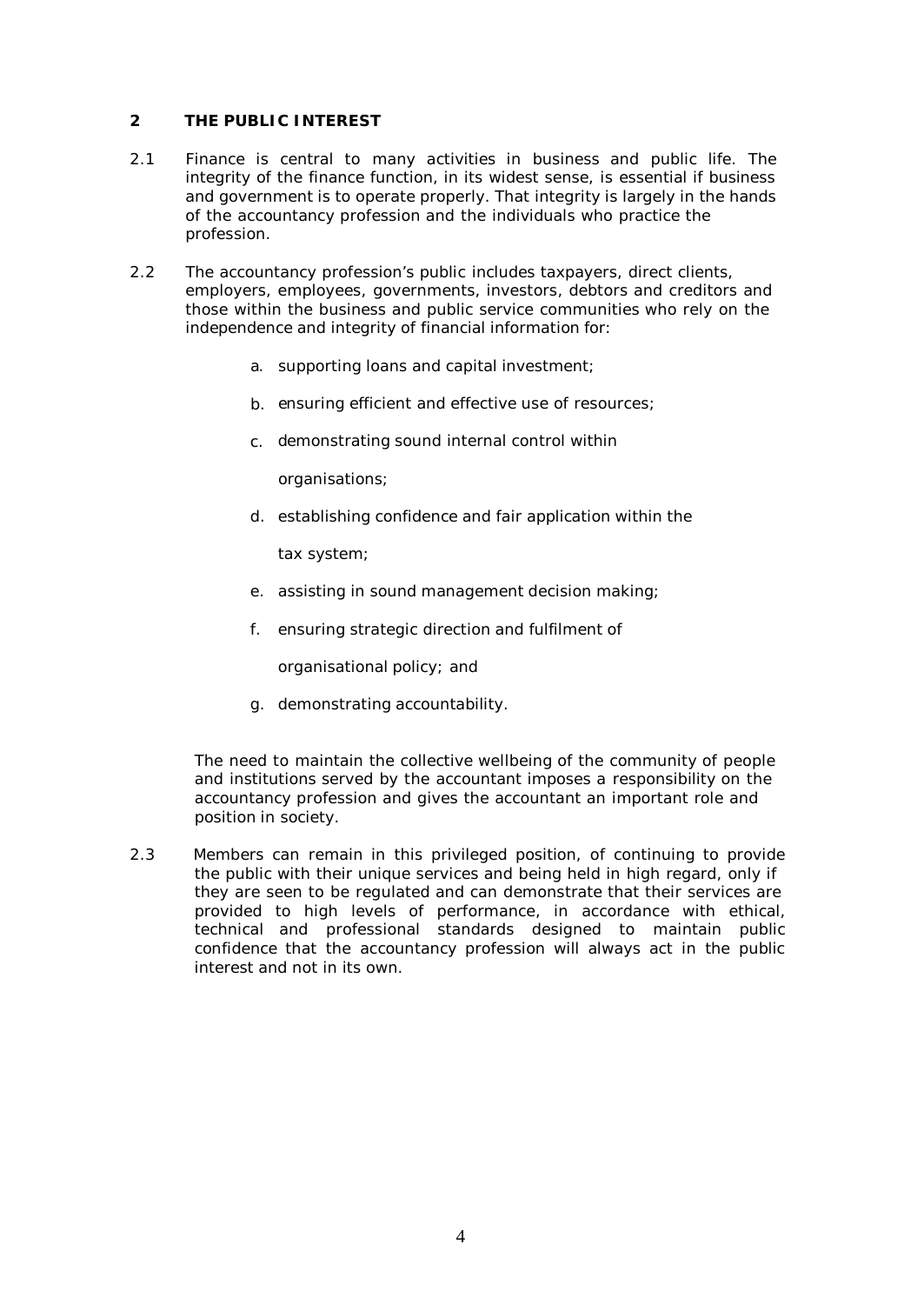#### **3 OVERALL OBJECTIVES**

- 3.1 The objectives of CIPFA's CPD scheme are to:
	- a. Achieve high standards of professionalism, attain high levels of performance and generally to meet the public interest requirement set out above;
	- b. Promote public confidence in the skills and abilities of CIPFA qualified accountants;
	- c. Encourage the use of policies and practices that are at the leading edge of professional best practice;
	- d. Increase the reputation of CIPFA as an organisation that is committed to the learning and development of its members;
	- e. Acknowledge the diversity of CIPFA members' roles and for some members the movement away from technical accountancy/professional roles into wider management positions.
- 3.2 These objectives require members to meet three basic needs:
	- a. Maintain their professional competence;
	- b. Enhance existing knowledge and skills; and
	- c. Develop new technical and management knowledge and skills relevant to their career.

### **4 KEY PRINCIPLES**

- 4.1 Mandatory participation in the CPD scheme applies to all CIPFA members who are entitled to use the designatory letters CPFA and FCPFA.
- 4.2 In order to achieve the objectives outlined in para 3.2 members must observe and be seen to observe the full requirements of the CPD scheme which are laid out in the CPD Guidelines.
- 4.3 The CPD scheme requirements are:
	- a. To produce and maintain for each CPD year:
		- i. A Learning and Development Plan
		- ii. A Learning and Development Record
		- iii. A Portfolio of Evidence
	- b. The completion of a minimum of 20 hours of relevant and verifiable CPD activity in any one year that can be assessed in terms of the number of hours committed to CPD and the member's own assessment of the skills and knowledge derived (i.e. the outputs) from the CPD activities.

Members may in special circumstances request a reduction in the amount of CPD they are required to undertake. Each request will be considered on its own individual merits.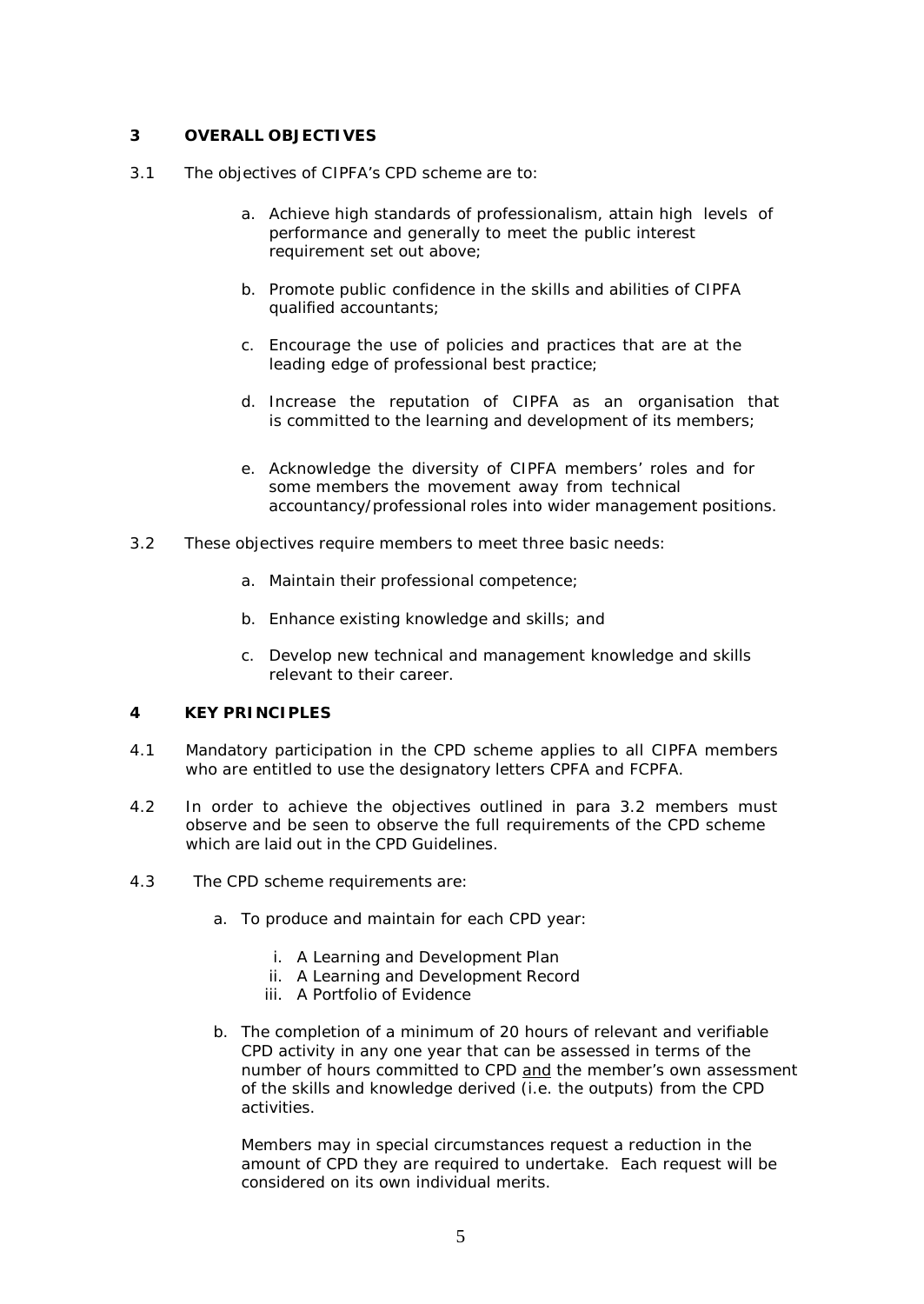- c. Members are expected to be able to provide independent verification that structured activities listed on a Learning and Development Record have been completed, and keep a record for inspection (if requested to do so).
- d. The CPD scheme emphasises the importance of ensuring development is relevant to the individual. Members are required to develop their technical as well as their management and personal knowledge and skills in whichever sector they are employed. Members are advised to take into account their immediate career needs as well as any future needs.

Members may wish to use the CIPFA Competency Model when determining their development needs. The Competency Model provides information regarding the types of knowledge and skills a member is expected to develop in the years following qualification.

Members should also choose which learning activities will be the most effective in enabling them to develop their identified skills and knowledge and to ensure they are in a position to be able to demonstrate compliance through an evidence-based approach.

- e. Each year members are required to confirm participation in the CPD scheme by completing the Annual Members' Statement (AMS) online, or by returning a printed copy.
- f. If selected, members are also required to submit their Learning and Development records and provide evidence of CPD activities or equivalent if participating in a CPD scheme that has been accredited by CIPFA.

#### 4.4 Exemption Policy

In certain circumstances members can apply to be exempt from mandatory participation in the CPD scheme e.g. members fully retired from paid employment or voluntary activities, members voluntarily providing accounting services to a charity which is not required to submit a Trustees Annual Report and accounts to the Charity Commission, members on a career break or in extenuating circumstances e.g. long term ill-health leave.

All requests for exemptions are dealt with on an individual basis. Unless an exemption has been formally approved in writing by CIPFA the member must comply with the CPD scheme requirements.

- 4.5 CPD Guidelines are available to members and provide detailed information about the CPD scheme requirements. The CPD Guidelines do not include an exhaustive list of the types of development and activities that members may undertake to fulfil the CPD scheme requirements. The absence of detailed guidance in the CPD Guidelines would not constitute a valid defence against a disciplinary charge brought by the Institute under the relevant Bye-Laws.
- 4.6 In the event that members are still uncertain as to how to resolve any issues relating to the CPD scheme, they should seek advice from CIPFA.